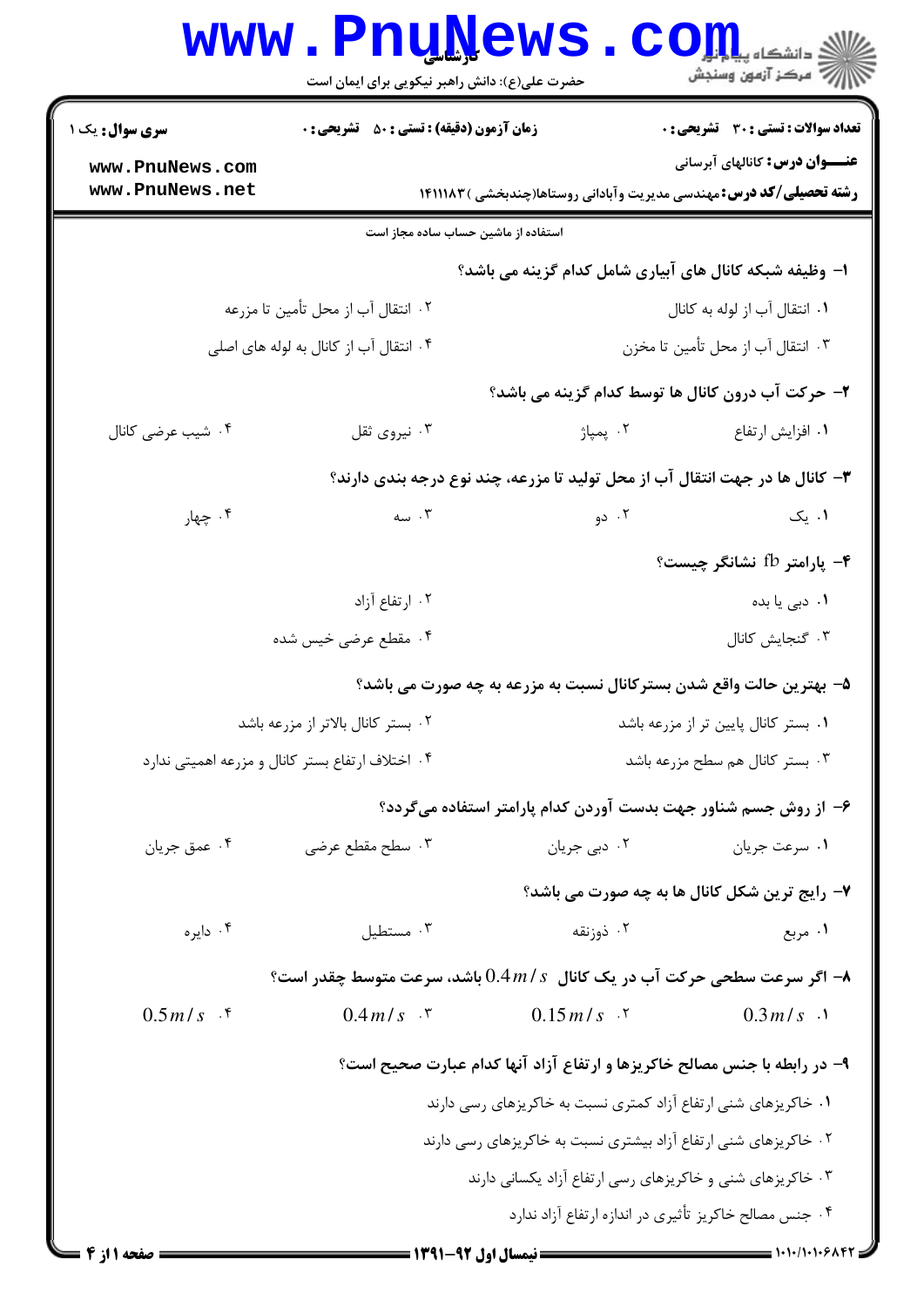|                                                                                                                               | <b>I LLI'I C M !</b><br>حضرت علی(ع): دانش راهبر نیکویی برای ایمان است              |                                                                                                  | ≧ دانشگاه پ <b>یا ب</b><br>رِ ۖ مرڪز آزمون وسنڊش |  |  |  |
|-------------------------------------------------------------------------------------------------------------------------------|------------------------------------------------------------------------------------|--------------------------------------------------------------------------------------------------|--------------------------------------------------|--|--|--|
| <b>سری سوال : ۱ یک</b>                                                                                                        | <b>زمان آزمون (دقیقه) : تستی : 50 ٪ تشریحی : 0</b>                                 |                                                                                                  | <b>تعداد سوالات : تستی : 30 ٪ تشریحی : 0</b>     |  |  |  |
| www.PnuNews.com<br>www.PnuNews.net                                                                                            |                                                                                    | <b>رشته تحصیلی/کد درس:</b> مهندسی مدیریت وآبادانی روستاها(چندبخشی )۱۴۱۱۱۸۳                       | <b>عنـــوان درس:</b> کانالهای آبرسانی            |  |  |  |
|                                                                                                                               | ∙ا− جهت محاسبه سطح مقطع خیس شده کانال های ذوزنقه ای، از کدام رابطه استفاده می5ردد؟ |                                                                                                  |                                                  |  |  |  |
| $\frac{(b+a)}{a} \times h$ .*                                                                                                 | $\frac{(b+a)}{f} \times h$ . $\sqrt[n]{ }$                                         | $\frac{(b+a)}{r} \times h$ . <sup>7</sup>                                                        | $\frac{(b+a)}{x} \times h$ .                     |  |  |  |
|                                                                                                                               |                                                                                    | 11– کدام گزینه بر بیشینه دبی یک کانال بی تأثیر است؟                                              |                                                  |  |  |  |
|                                                                                                                               | ٠٢ مقاومت در برابر جريان يا زبرى بستر و كنارها                                     |                                                                                                  | ٠١. بيشينه سطح مقطع خيس شده                      |  |  |  |
|                                                                                                                               | ۰۴ شیب کانال و شیب عرضی مسیر جریان آب                                              | ۰۳ شیب بستر و شیب طولی در امتداد مسیر جریان آب                                                   |                                                  |  |  |  |
| ۱۲- در صورتی که در یک کانال ذوزنقه ای مقادیر ارتفاع خاکریز و عرض خاکریز به ترتیب ۰/۵ متر و ۱ متر باشد، شیب جانبی<br>چقدر است؟ |                                                                                    |                                                                                                  |                                                  |  |  |  |
| $1:Y \cdot Y$                                                                                                                 | $1:1/\Delta$ .                                                                     | $\lambda$ : $\lambda/\tau$ . $\tau$                                                              | $\mathcal{N}:\mathcal{N}\rightarrow\mathcal{N}$  |  |  |  |
|                                                                                                                               |                                                                                    |                                                                                                  | ۱۳– کدام گزینه صحیح <u>نمی باشد؟</u>             |  |  |  |
|                                                                                                                               |                                                                                    | ٠١. سطح مقطع خيس شده تاثيري بر گنجايش كانال ندارد                                                |                                                  |  |  |  |
|                                                                                                                               |                                                                                    | ۰۲ سرعت جریان آب ارتباط مستقیم با سطح مقطع خیس شده کانال دارد                                    |                                                  |  |  |  |
|                                                                                                                               |                                                                                    | ۰۳ زبری بستر کانال و کناره ها باعث کاهش گنجایش کانال می شود                                      |                                                  |  |  |  |
|                                                                                                                               |                                                                                    | ۰۴ در نظر گرفتن فاصله اطمینان بین تراز آب و پشته خاکریز ضروری می باشد                            |                                                  |  |  |  |
|                                                                                                                               |                                                                                    | ۱۴– کدام قسمت از کانال بدون پوشش، بیشتر مستعد فرسایش پذیری است؟                                  |                                                  |  |  |  |
| ۰۲ کناره های کانال                                                                                                            |                                                                                    |                                                                                                  | ۰۱ بستر کانال                                    |  |  |  |
|                                                                                                                               | ۰۴ مقاطع بالا دست كانال                                                            |                                                                                                  | ۰۳ خم های کانال                                  |  |  |  |
|                                                                                                                               |                                                                                    | ۱۵– کدام گزینه نقش مستقیمی در گنجایش یک کانال ندارد؟                                             |                                                  |  |  |  |
|                                                                                                                               | ۰۲ شیب عرضی                                                                        |                                                                                                  | ٠١. سطح مقطع خيس شده                             |  |  |  |
|                                                                                                                               | ۰۴ زبری بستر                                                                       |                                                                                                  | ۰۳ شیب طولی                                      |  |  |  |
|                                                                                                                               |                                                                                    | ۱۶- در رابطه با کاهش نفوذ پذیری دیواره کانال، عرض ترانشه باید حداقل چند برابر عمق آب کانال باشد؟ |                                                  |  |  |  |
| ۰۴ $\frac{1}{x}$ برابر                                                                                                        | ۰۴ $\frac{1}{\mathsf{v}}$ برابر $\frac{1}{\mathsf{v}}$                             | ۰۲ $\frac{1}{\Delta}$ برابر $\frac{1}{\Delta}$                                                   | ۰۱ ۱ برابر                                       |  |  |  |
|                                                                                                                               |                                                                                    |                                                                                                  |                                                  |  |  |  |
|                                                                                                                               |                                                                                    |                                                                                                  |                                                  |  |  |  |

 $\blacksquare$  )  $\cdot$  )  $\cdot$  )  $\cdot$  )  $\cdot$   $\triangleright$   $\wedge$   $\ast$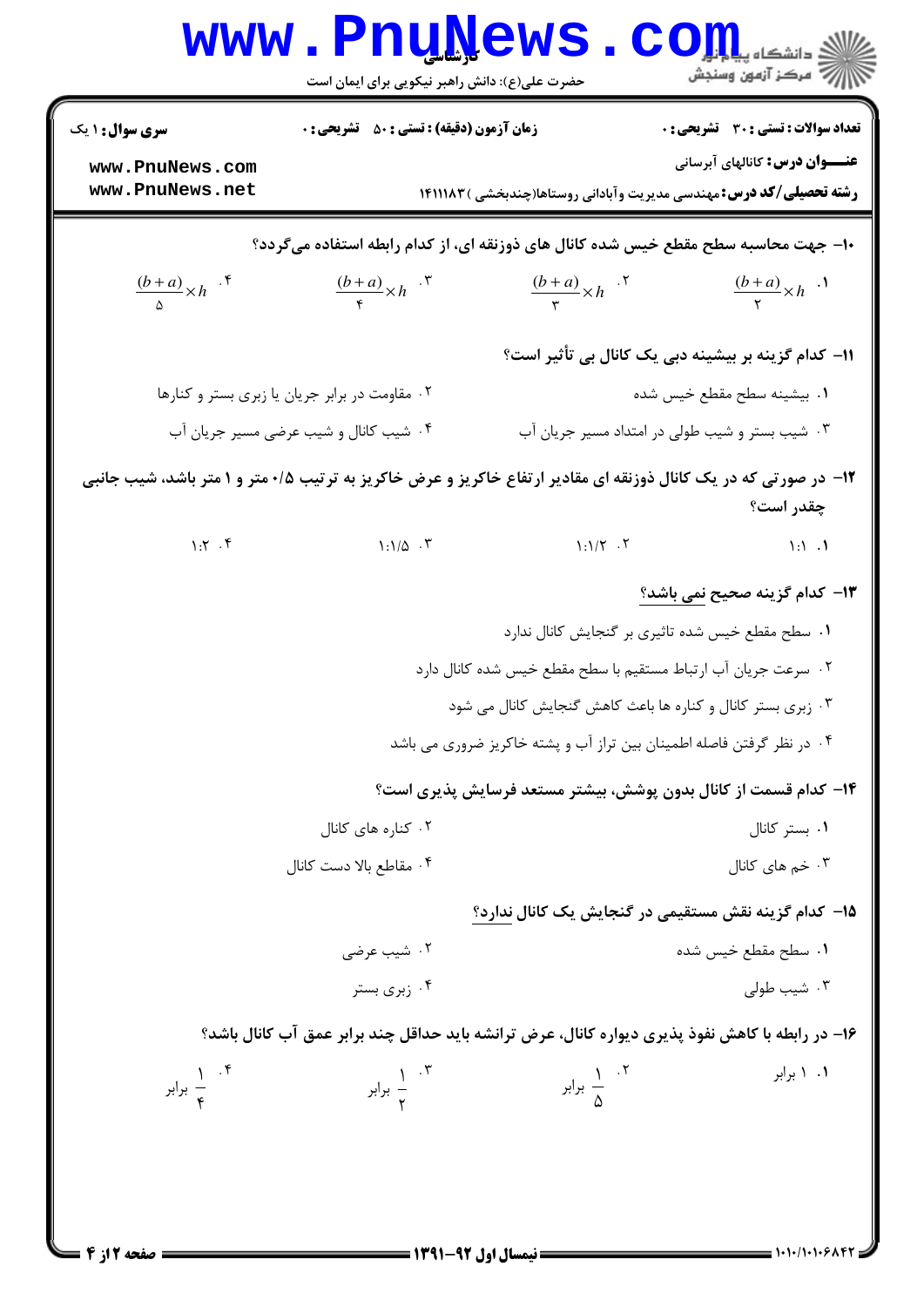|                                    | حضرت علی(ع): دانش راهبر نیکویی برای ایمان است                                                           | www.PnuNews                                                                 | $\mathbf{C}\mathbf{O}\mathbf{H}$ وانشڪاء پ<br>أأأأ مركز آزمون وسنجش |  |  |
|------------------------------------|---------------------------------------------------------------------------------------------------------|-----------------------------------------------------------------------------|---------------------------------------------------------------------|--|--|
| <b>سری سوال : ۱ یک</b>             | زمان آزمون (دقیقه) : تستی : 50 ٪ تشریحی : 0                                                             |                                                                             | <b>تعداد سوالات : تستی : 30 ٪ تشریحی : 0</b>                        |  |  |
| www.PnuNews.com<br>www.PnuNews.net |                                                                                                         | <b>رشته تحصیلی/کد درس:</b> مهندسی مدیریت وآبادانی روستاها(چندبخشی ) ۱۴۱۱۱۸۳ | <b>عنـــوان درس:</b> کانالهای آبرسانی                               |  |  |
|                                    | ۱۷- کدام گزینه جزء مشکلات اساسی شبکه های کانال های آبیاری نمی باشد؟                                     |                                                                             |                                                                     |  |  |
|                                    | ۰۲ رشد گیاهان                                                                                           |                                                                             | ۰۱ تلفات آب                                                         |  |  |
|                                    | ۰۴ محدودیت آب قابل استحصال از منابع                                                                     |                                                                             | ۰۳ عدم ایجاد رسوب                                                   |  |  |
|                                    | ۱۸– جهت اتصال بین مقاطعی از کانال که رقوم ارتفاعی متفاوتی دارند از کدام سازه استفاده میشود؟             |                                                                             |                                                                     |  |  |
| ۰۴ تنظیم جریان                     | ۰۳ ترانشه                                                                                               | ۰۲ تندابی                                                                   | ۰۱ شیب شکن                                                          |  |  |
|                                    |                                                                                                         | ۱۹- ایجاد کانال در کدام نوع خاک دارای تلفات نفوذی بیشتری می باشد؟           |                                                                     |  |  |
| ۰۴ لوم                             | ۰۳ سیلت                                                                                                 | ۰۲ شن                                                                       | ۰۱ رس                                                               |  |  |
|                                    | +۲- سرعت جریان آب در یک کانال پوشش یافته، نسبت به حالت اولیه همان کانال (حالت بدون پوشش) چند برابر است؟ |                                                                             |                                                                     |  |  |
| ۰۴ تا ۳/۵ برابر                    | ۰۳ تا ۳ برابر                                                                                           | ۲. ۲ تا ۲/۵ برابر                                                           | ۰۱ ۱/۵ تا ۲ برابر                                                   |  |  |
|                                    |                                                                                                         | <b>ا۲- کدام گزینه باعث سرریز شدن آب درون کانال ها می گردد؟</b>              |                                                                     |  |  |
|                                    | ٠١ كاهش جريان ورودي به آبكير كانال<br>۰۲ بسته شدن خروجی کانال                                           |                                                                             |                                                                     |  |  |
|                                    | ۰۴ عدم رشد رستنی ها در کانال                                                                            | ۰۳ عدم وجود بند های موقت در کانال                                           |                                                                     |  |  |
|                                    |                                                                                                         | ۲۲- شیب دیواره های یک کانال رسی نسبت به کانال ماسه ای به چه صورت میباشد؟    |                                                                     |  |  |
| ۰۴ متغیر                           | ۰۳ تند تر                                                                                               | ۰۲ کم تر                                                                    | ۰۱ مساوی                                                            |  |  |
|                                    | ۲۳- در صورتی که یک کانال در معرض خطر جدی فرسایش باشد جهت جلوگیری، از کدام روش استفاده میشود؟            |                                                                             |                                                                     |  |  |
|                                    | ۰۲ ایجاد پوشش کانال                                                                                     |                                                                             | ٠١. افزايش ارتفاع كانال                                             |  |  |
|                                    | ۰۴ کاهش شیب طولی کانال                                                                                  |                                                                             | ۰۳ افزایش شیب عرضی کانال                                            |  |  |
|                                    |                                                                                                         | ۲۴- ساخت کدام نوع پوشش کانال به کارگر بیشتری نیاز دارد؟                     |                                                                     |  |  |
| ۰۴ پوشش رسی متراکم                 | ۰۳ پوشش پلاستیکی                                                                                        | ۰ <sup>۲</sup> پوشش بتنی                                                    | ٠١. پوشش آجري                                                       |  |  |
|                                    |                                                                                                         | ۲۵- جهت جلوگیری از سرریز شدن کانال ها از کدام گزینه استفاده میشود؟          |                                                                     |  |  |
|                                    | ۰۲ کاهش دبی-افزایش گنجایش کانال                                                                         |                                                                             | ٠١ افزايش دبي-كاهش گنجايش كانال                                     |  |  |
|                                    | ۰۴ کاهش دبی –کاهش گنجایش کانال                                                                          |                                                                             | ۰۳ افزایش دبی افزایش گنجایش کانال                                   |  |  |